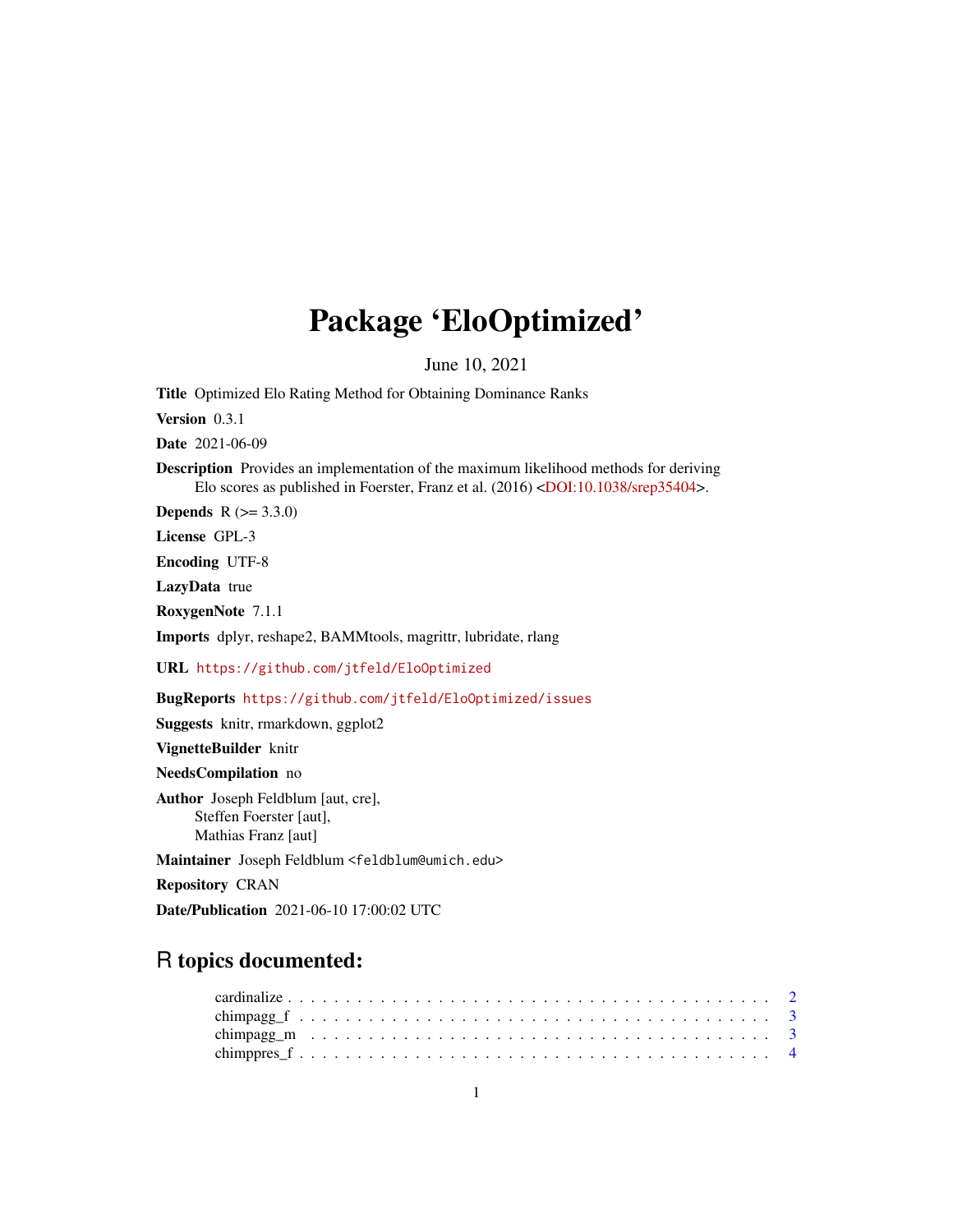#### <span id="page-1-0"></span> $2 \cos \theta$  cardinalize

| Index | 14 |
|-------|----|
|       |    |
|       |    |
|       |    |
|       |    |
|       |    |
|       |    |
|       |    |
|       |    |
|       |    |
|       |    |

cardinalize *internal fn to create cardinal rank scores*

# Description

internal function for generating cardinal ranks

#### Usage

cardinalize(x)

# Arguments

x input vector

# Details

converts raw Elo scores into predicted number of individuals beaten (using Equation 1 from paper)

subtracting .5 is equivalent to removing the prob of winning against oneself because  $1/(1 + \exp(-\epsilon))$  $(0.01*0)) = 1/(1 + \exp(0)) = 1/(1 + 1) = 1/2$ 

# Value

returns new vector of cardinal rank scores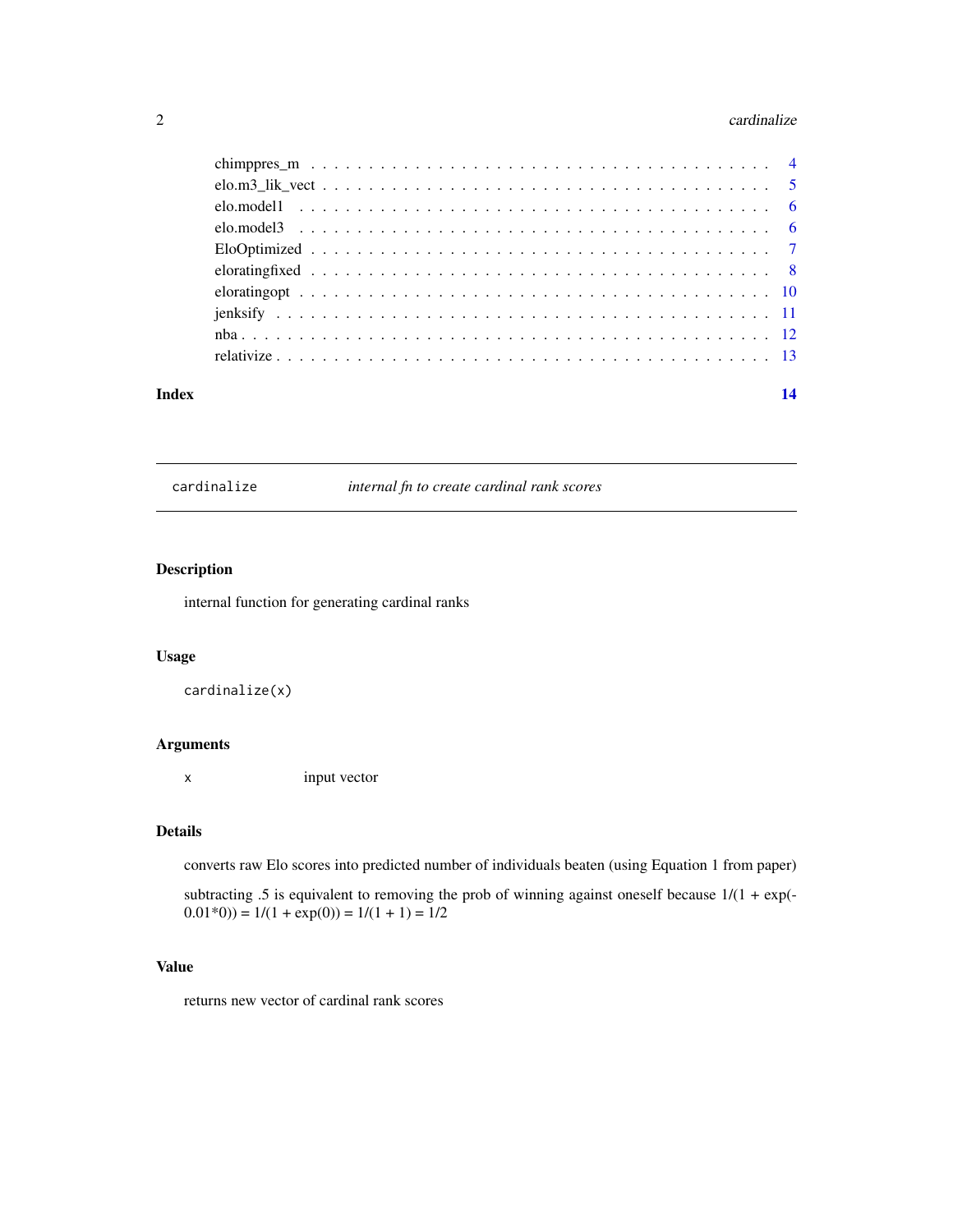<span id="page-2-0"></span>

Female data from Gombe National Park, Tanzania from 1969 to 2013. Data are submissive pantgrunt vocalizations.

# Usage

chimpagg\_f

# Format

A data frame with 1015 rows and 3 variables:

Date date of interaction

Winner winning individual

Loser losing individual

#### Source

Supplemental data published with Foerster, Franz et al. (2016). [https://datadryad.org/stash/](https://datadryad.org/stash/dataset/doi:10.5061/dryad.r4g74) [dataset/doi:10.5061/dryad.r4g74](https://datadryad.org/stash/dataset/doi:10.5061/dryad.r4g74)

chimpagg\_m *Anonymized male chimpanzee pant-grunt data from Gombe*

# Description

Data from Gombe National Park, Tanzania from 1978 to 2011. Data are submissive pant-grunt vocalizations.

#### Usage

chimpagg\_m

#### Format

A data frame with 2741 rows and 3 variables:

Date date of interaction

Winner winning individual

Loser losing individual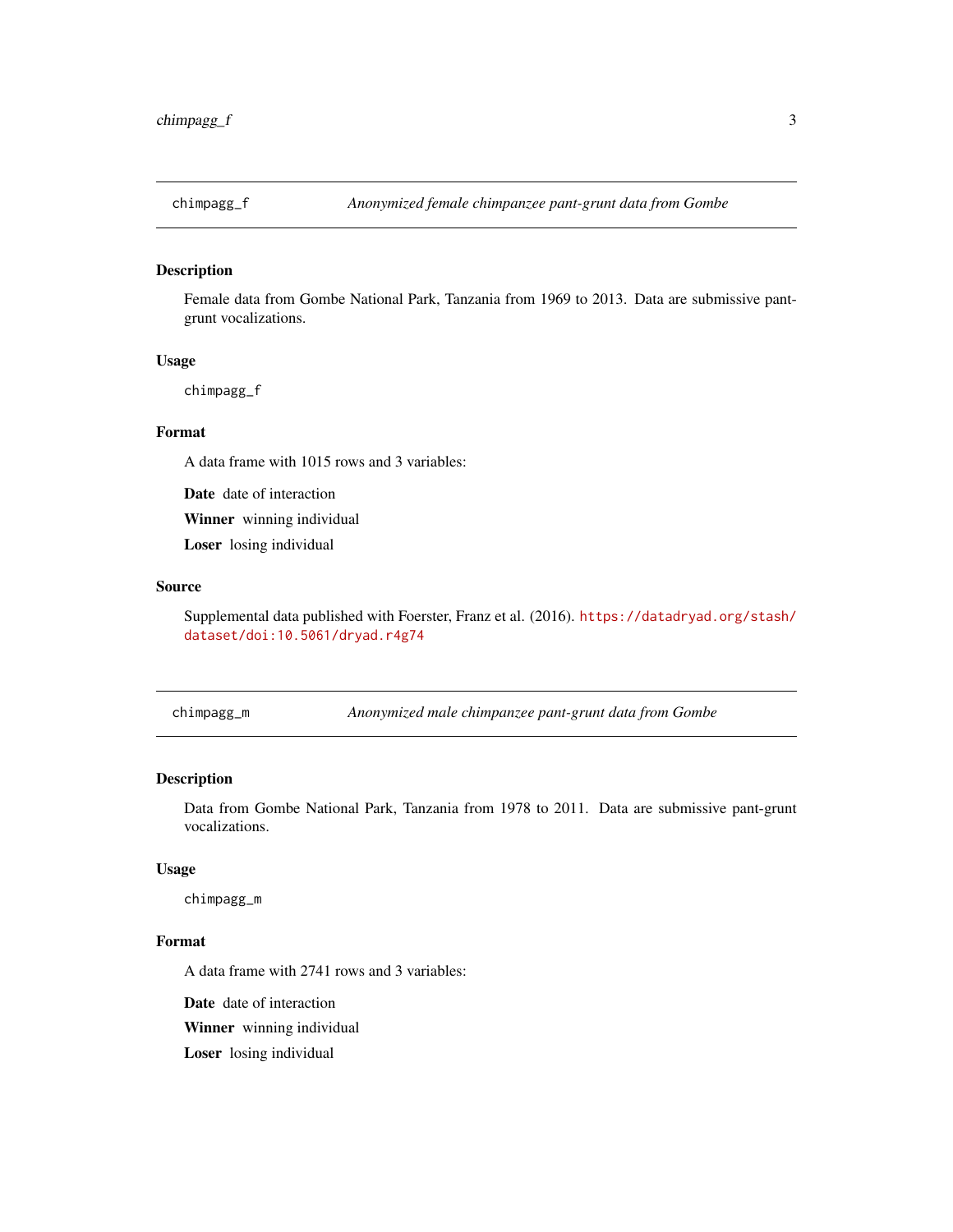#### <span id="page-3-0"></span>Source

Supplemental data published with Foerster, Franz et al. (2016). [https://datadryad.org/stash/](https://datadryad.org/stash/dataset/doi:10.5061/dryad.r4g74) [dataset/doi:10.5061/dryad.r4g74](https://datadryad.org/stash/dataset/doi:10.5061/dryad.r4g74)

chimppres\_f *Anonymized female chimpanzee presence data from Gombe*

# Description

Female presence data from Gombe National Park, Tanzania from 1969 to 2013. Presence criteria are given in Foerster, Franz et al. (2016)

#### Usage

chimppres\_f

# Format

A data frame with 44 rows and 3 variables:

id female code

start\_date start date

end\_date date of departure

#### Source

Supplemental data published with Foerster, Franz et al. (2016). [https://datadryad.org/stash/](https://datadryad.org/stash/dataset/doi:10.5061/dryad.r4g74) [dataset/doi:10.5061/dryad.r4g74](https://datadryad.org/stash/dataset/doi:10.5061/dryad.r4g74)

chimppres\_m *Anonymized male chimpanzee presence data from Gombe*

# Description

Male presence data from Gombe National Park, Tanzania from 1978 to 2011. Presence criteria are given in Foerster, Franz et al. (2016)

#### Usage

chimppres\_m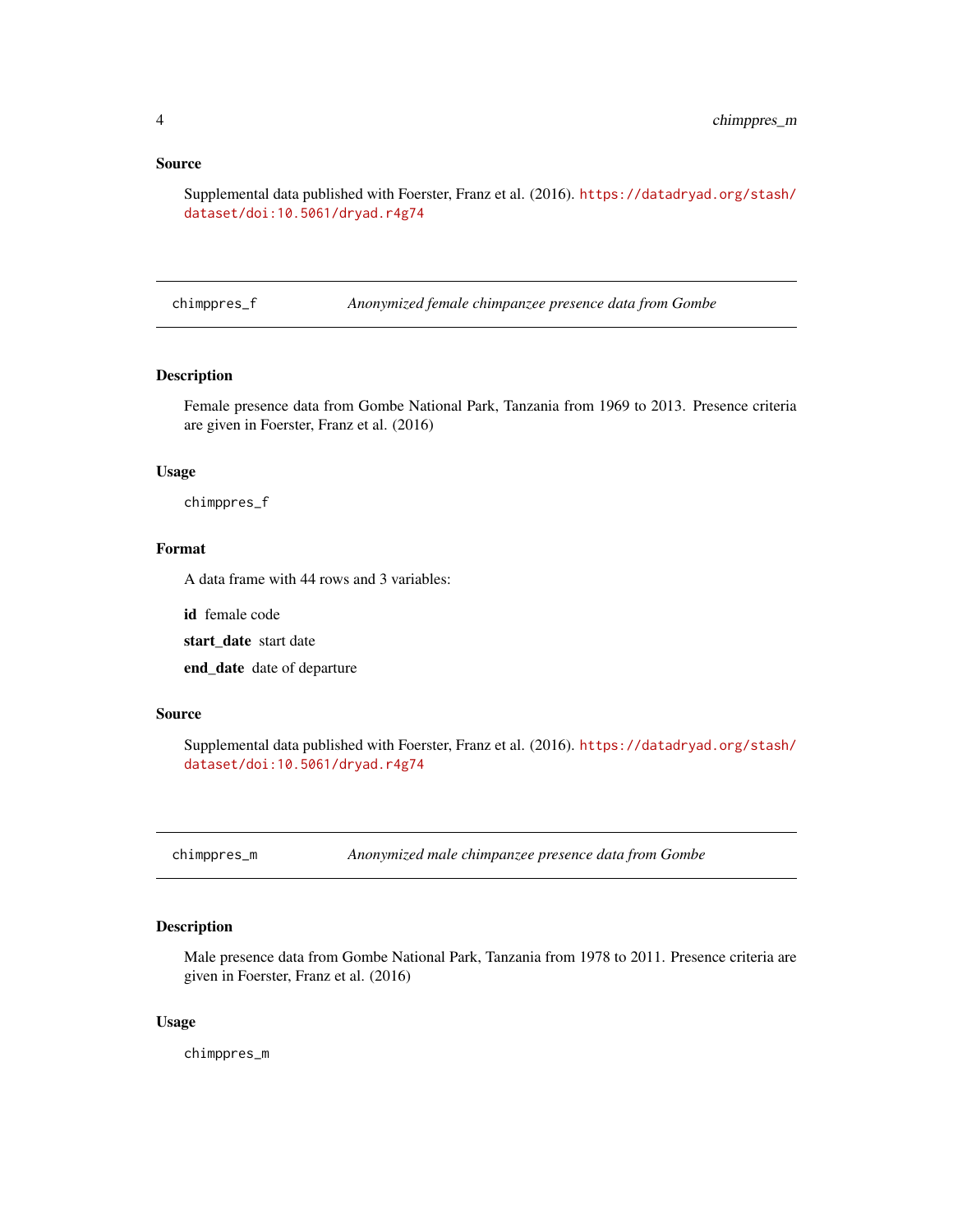<span id="page-4-0"></span>elo.m3\_lik\_vect 5

# Format

A data frame with 22 rows and 3 variables:

id male code

start\_date start date

end\_date date of departure

#### Source

Supplemental data published with Foerster, Franz et al. (2016). [https://datadryad.org/stash/](https://datadryad.org/stash/dataset/doi:10.5061/dryad.r4g74) [dataset/doi:10.5061/dryad.r4g74](https://datadryad.org/stash/dataset/doi:10.5061/dryad.r4g74)

<span id="page-4-1"></span>elo.m3\_lik\_vect *optimize k parameter and entry Elo scores, vectorized*

# Description

Function to optimize k parameter and entry Elo scores

# Usage

elo.m3\_lik\_vect(par, IA\_data, all\_ids)

# Arguments

| par     | list of parameters, with par[1] being $log(k)$ , and par[2:length(par)] being the<br>initial elo scores of individuals |
|---------|------------------------------------------------------------------------------------------------------------------------|
| IA data | list of interaction data, with columns "Date", "Winner", and "Loser" (in that<br>order)                                |
| all ids | list of all ids to rank                                                                                                |

# Examples

# for internal use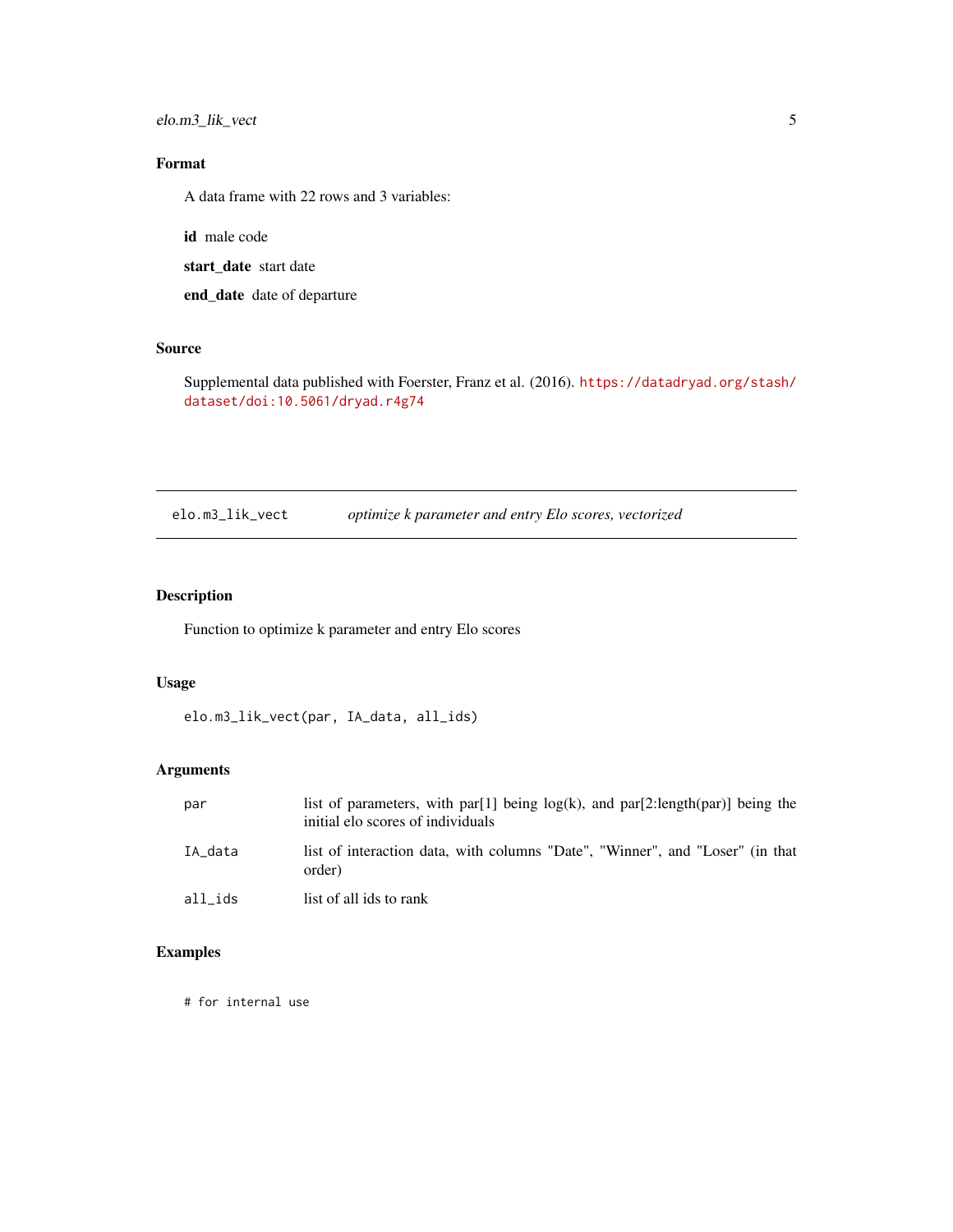<span id="page-5-1"></span><span id="page-5-0"></span>

Function to optimize k parameter in Elo Rating Method

# Usage

```
elo.model1(par, burn_in=100, init_elo = 1000, IA_data, all_ids, p_function = "sigmoid",
  return_likelihood = T)
```
# Arguments

| par               | initial value of $log(k)$                                                                                                                                                         |
|-------------------|-----------------------------------------------------------------------------------------------------------------------------------------------------------------------------------|
| burn_in           | burn in period for establishing initial elo scores. Defaults to 100                                                                                                               |
| init_elo          | Initial Elo score for all individuals. Defaults to 1000                                                                                                                           |
| IA_data           | Data frame with Date, Winner, and Loser                                                                                                                                           |
| all_ids           | list of all IDs in sample                                                                                                                                                         |
| p_function        | function used to calculate probability of winning. Defaults to sinusoidal func-<br>tion, but use "pnorm" to use the pnorm-based method implemented in the Elo-<br>Rating package. |
| return_likelihood |                                                                                                                                                                                   |
|                   | Logical; if TRUE, returns log likelihood based on given par, if FALSE returns<br>agonistic interactions table with elo scores based on given value of par                         |

#### Examples

#for internal use

<span id="page-5-2"></span>elo.model3 *optimize k parameter and entry Elo scores*

# Description

Function to optimize k parameter and entry Elo scores

#### Usage

```
elo.model3(par, IA_data, all_ids, return_likelihood = T)
```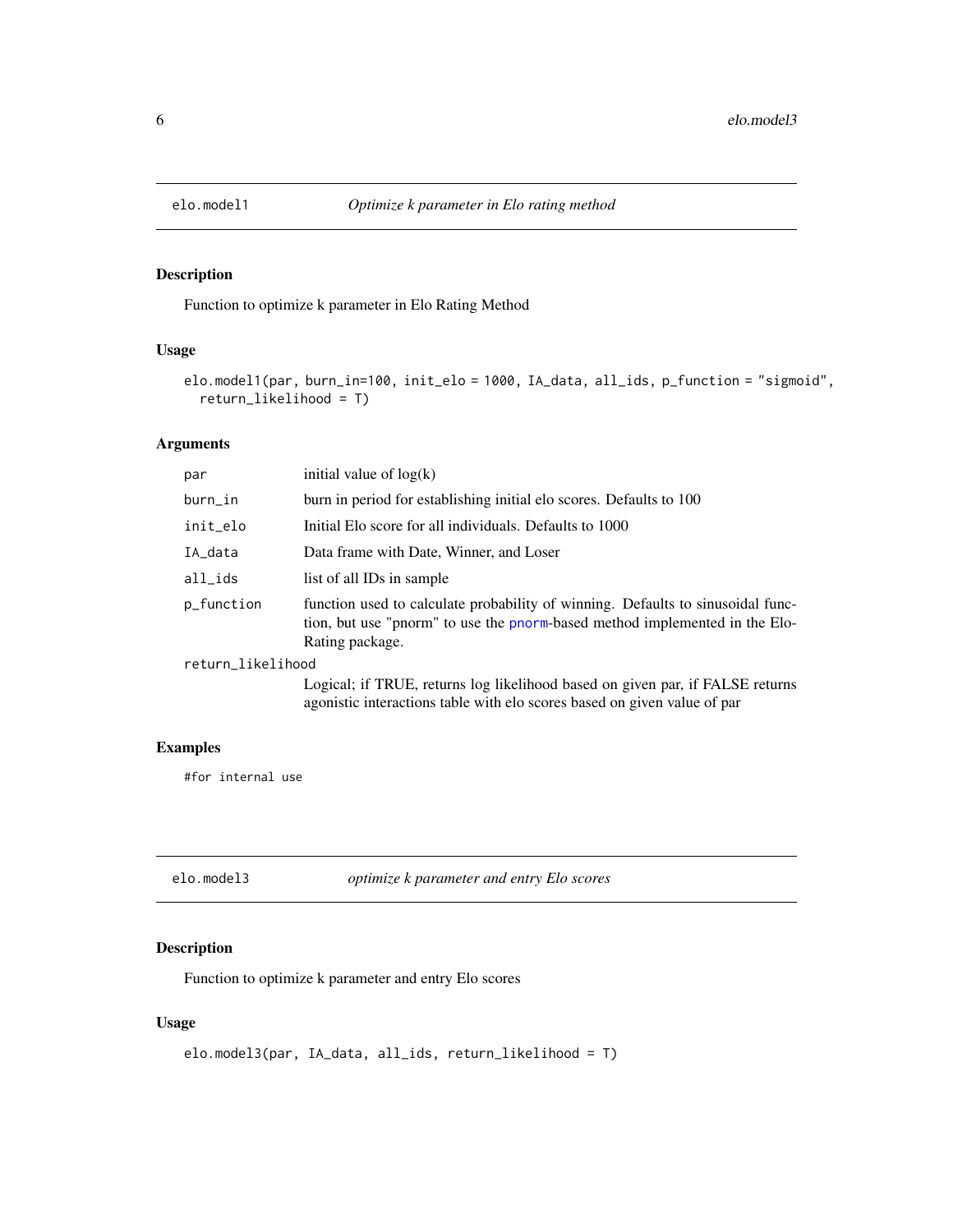#### <span id="page-6-0"></span>EloOptimized 7

#### **Arguments**

| par                          | list of parameters, with par[1] being $log(k)$ , and par[2:length(par)] being the<br>initial elo scores of individuals                                                                                             |
|------------------------------|--------------------------------------------------------------------------------------------------------------------------------------------------------------------------------------------------------------------|
| IA data                      | list of interaction data, with columns "Date", "Winner", and "Loser" (in that<br>order)                                                                                                                            |
| all_ids<br>return_likelihood | list of all ids to rank<br>If TRUE, returns the total likelihood based on all interactions given a particular<br>set of parameters. If FALSE, returns a table of Elo scores based on a given set<br>of parameters. |

#### Examples

# for internal use

EloOptimized *EloOptimized: ML fitting of Elo Scores*

#### Description

This package implements the maximum likelihood methods for deriving Elo scores as published in Foerster, Franz et al. (2016). Chimpanzee females queue but males compete for social status. Scientific Reports 6, 35404, doi:10.1038/srep35404

#### Primary functions

- [eloratingopt](#page-9-1): main function
- [eloratingfixed](#page-7-1): traditional Elo scores function
- [elo.model1](#page-5-1): internal function for fitting model type 1
- [elo.model3](#page-5-2): internal function for fitting model type 3
- [elo.m3\\_lik\\_vect](#page-4-1): vectorized internal function for fitting mod type 3

#### Plans for future development

- Make package more modular, with a more flexible wrapper function.
- Option to specify K during burn-in period when fitting only K
- Add additional example data
- Create vignette, other package doohickies
- Add additional user control of the optimization procedure, allowing for specification of the burn in period, optimization algorithm, and initial values for optimization.
- Add functionality to plot Elo trajectories from within package.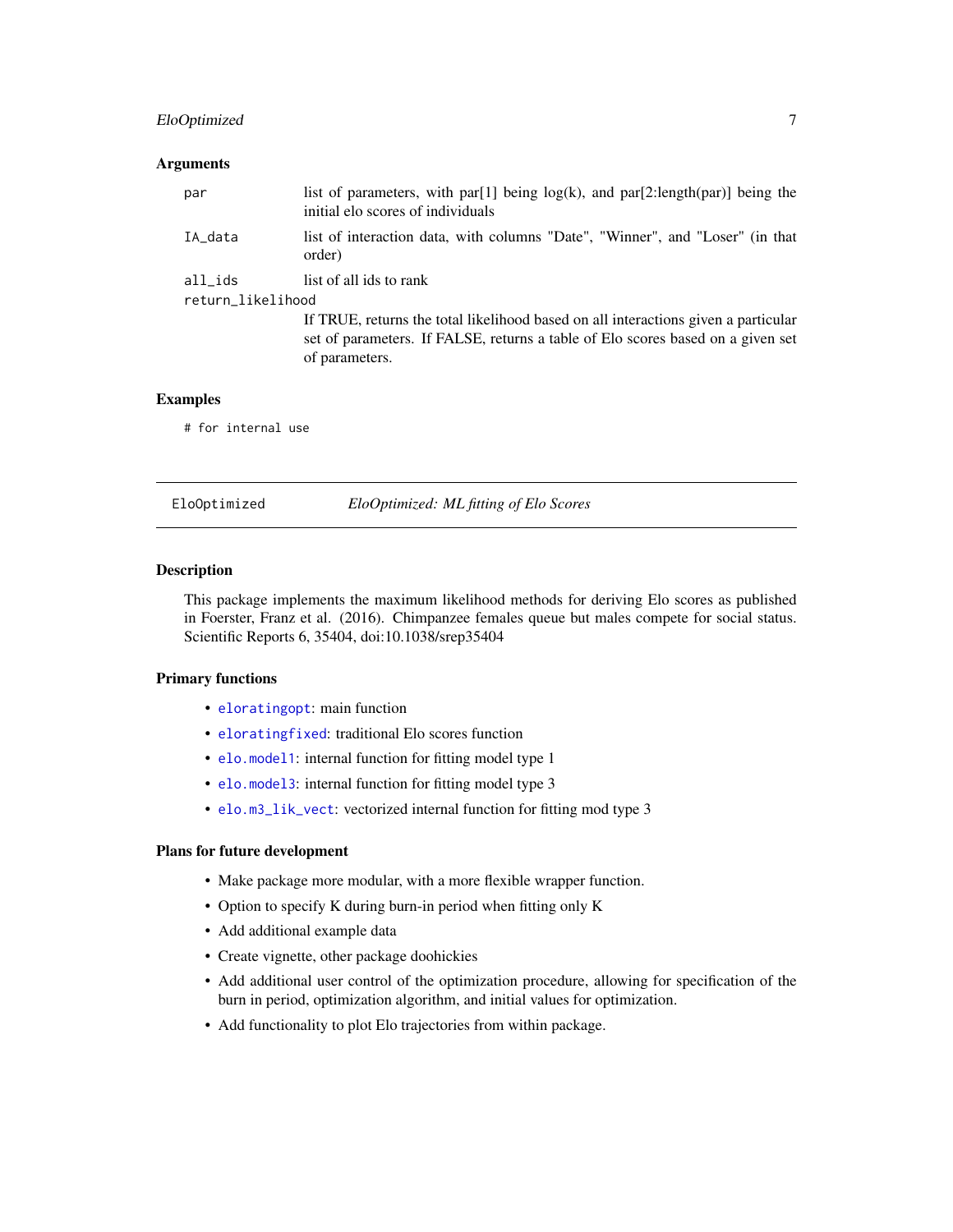Conducts traditional elo rating analyses using specified K value and outputs raw, normalized, cardinal, and categorical ranks as a list object in R or in an output file. For optimized Elo parameters, use [eloratingopt](#page-9-1).

#### Usage

```
eloratingfixed(agon_data, pres_data, k = 100, init_elo = 1000, outputfile = NULL,
  returnR = TRUE, p_function = "sigmoid")
```
#### Arguments

| agon_data  | Input data frame with dominance interactions, should only contain Date, Win-<br>ner, Loser. Date should be formatted as MONTH/DAY/YEAR, or already as<br>Date class.                                                                                                  |
|------------|-----------------------------------------------------------------------------------------------------------------------------------------------------------------------------------------------------------------------------------------------------------------------|
| pres_data  | Input data frame with columns "id", "start_date" and "end_date". Date columns<br>should be formatted as MONTH/DAY/YEAR, or already as Date class. If all<br>IDs are present the whole time, you ignore this and a pres_data table will be<br>automatically generated. |
| k          | Specified value of the k parameter, default is 100                                                                                                                                                                                                                    |
| init_elo   | The starting Elo value for all individuals, default is 1000                                                                                                                                                                                                           |
| outputfile | Name of csv file to save ranks to. Default is NULL, in which case the function<br>will only return a table in R. If you supply an output file name the function will<br>save the results as a csy file in your working directory.                                     |
| returnR    | whether to return an R object from the function call. Default is TRUE                                                                                                                                                                                                 |
| p_function | function defining probability of winning. Default "sigmoid" is equation (1) from<br>Foerster, Franz et al 2016. Use "pnorm" to use the pnorm-based method imple-<br>mented in the EloRating package.                                                                  |

### Details

This function accepts a data frame of date-stamped dominance interactions and (optionally) a data frame of start and end dates for each individual to be ranked, and outputs daily Elo scores with parameters specified by the user. The default function used to determine probability of winning is equation (1) from Foerster, Franz et al. 2016, but for ease of comparison with the EloRating package, we also added the option to use the [pnorm](#page-0-0)-based method implemented in the EloRating package, and future development will add the option to use the original function from Elo 1978 (as implemented in the elo package). This function does not require large presence matrices, and efficiently calculates a series of additional indices (described below).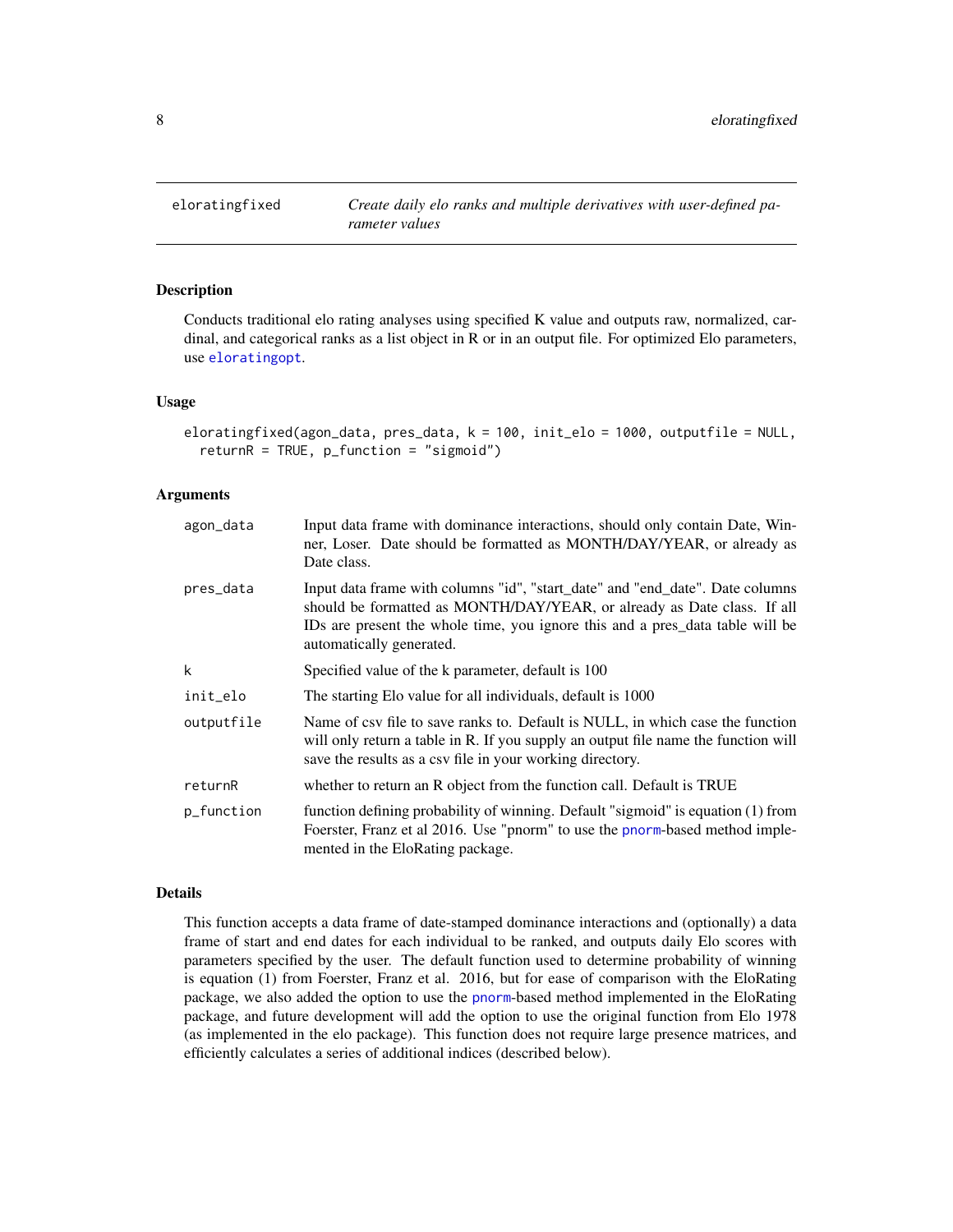# <span id="page-8-0"></span>eloratingfixed 9

As opposed to the [eloratingopt](#page-9-1) function, this procedure only requires that included individuals have at least one win *or* one loss.

A detailed description of the function output is given in the Value section of this help file:

# Value

Returns a list with six elements:

- elo Data frame with all IDs and dates they were present, with the following columns:
	- Date: Dates of study period
	- Individual: the names of each ranked individual, for each date they were present
	- Elo: fitted Elo scores for each individual on each day
	- EloOrdinal: Daily ordinal rank based on Elo scores
	- EloScaled: Daily Elo scores rescaled between 0 and 1 according to

 $([individualElo] - min([dailyEloscores])/(max([dailyEloscores]) - min([dailyEloscores]))$ 

- ExpNumBeaten: expected number of individuals in the group beaten, which is the sum of winning probabilities based on relative Elo scores of an individual and all others, following equation (4) in Foerster, Franz et al. 2016
- EloCardinal: ExpNumBeaten values rescaled as a percentage of the total number of ranked individuals present in the group on the day of ranking. We encourage the use of this measure.
- JenksEloCardinal: Categorical rank (high, mid, or low) using the Jenks natural breaks classification method implemented in the R package BAMMtools. See [getJenksBreaks](#page-0-0)
- k User-defined value of the k parameter
- init\_elo User-defined initial Elo score when individuals enter the hierarchy
- pred\_accuracy Proportion of correctly predicted interactions
- logL The overall log-likelihood of the observed data given the user-supplied parameter values based on winning probabilities (as calculated in equation (1) of Foerster, Franz et al 2016) for all interactions

#### Examples

```
nbadata = EloOptimized::nba #nba wins and losses from the 1995-96 season
nbaelo = eloratingfixed(agon_data = nbadata)
# generates traditional Elo scores (with init_elo = 1000 & k = 100) and saves
   them as "nbaelo"
```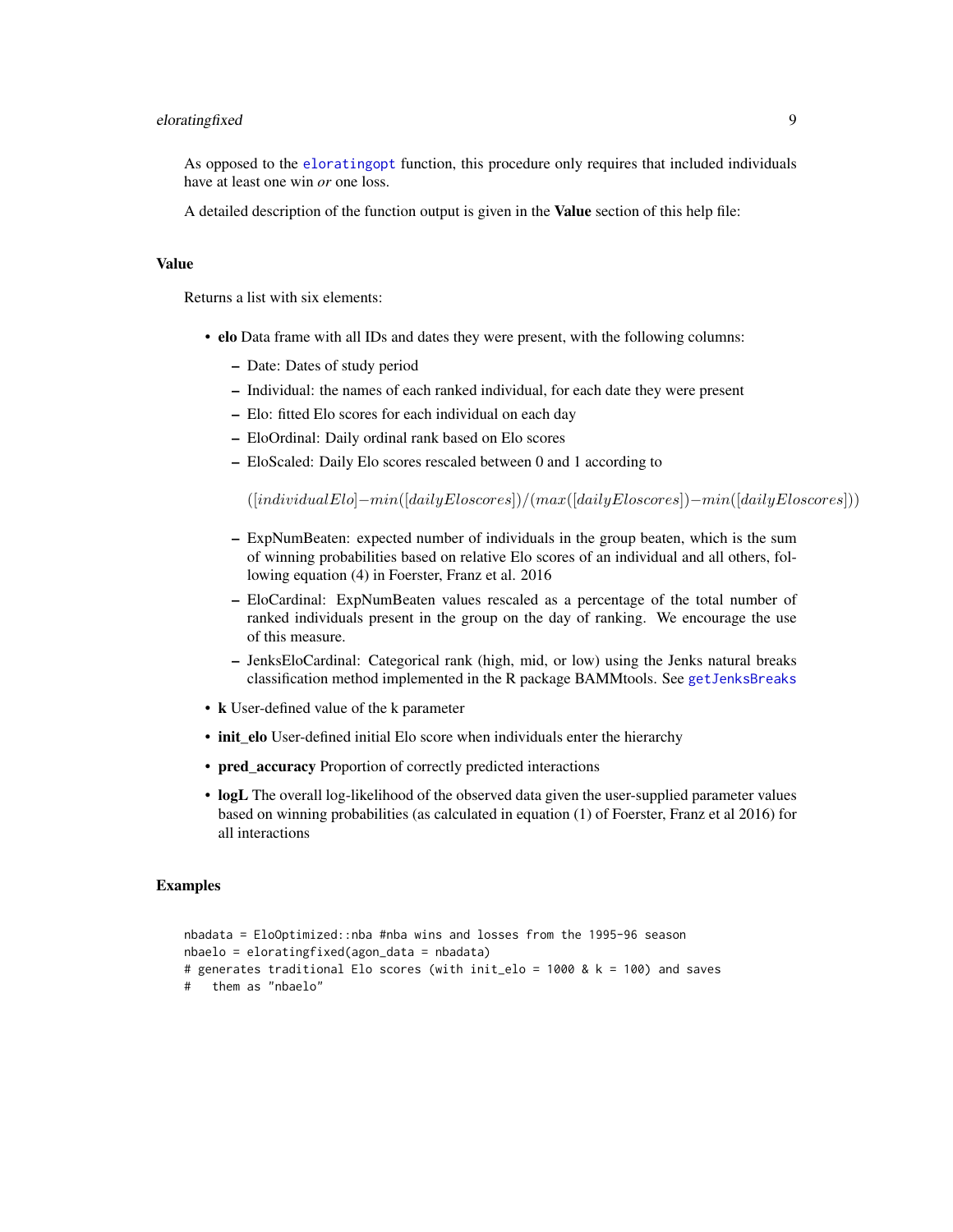Conducts optimized elo rating analyses as per Foerster, Franz et al and outputs raw, normalized, cardinal, and categorical ranks as a list object in R or in an output file. For non-optimized Elo score calculation, use [eloratingfixed](#page-7-1).

#### Usage

```
eloratingopt(agon_data, pres_data, fit_init_elo = FALSE, outputfile = NULL,
  returnR = TRUE)
```
#### Arguments

| agon_data    | Input data frame with dominance interactions, should only contain Date, Win-<br>ner, Loser. Date should be formatted as MONTH/DAY/YEAR, or already as<br>Date class.                                                                                                      |
|--------------|---------------------------------------------------------------------------------------------------------------------------------------------------------------------------------------------------------------------------------------------------------------------------|
| pres_data    | Input data frame with columns "id", "start_date" and "end_date". Date columns<br>should be formatted as MONTH/DAY/YEAR, or already as Date class. If all<br>IDs are present the whole time, you can ignore this and a pres_data table will be<br>automatically generated. |
| fit_init_elo | If FALSE (the default), fits only the K parameter, with a default starting Elo<br>score of 1000 for each individual. If TRUE, fits K and starting Elo for each<br>individual. The latter option is <i>much</i> slower.                                                    |
| outputfile   | Name of csy file to save ranks to. Default is NULL, in which case the function<br>will only return a table in R. If you supply an output file name the function will<br>save the results as a csy file in your working directory.                                         |
| returnR      | whether to return an R object from the function call. Default is TRUE                                                                                                                                                                                                     |

#### Details

This function accepts a data frame of date-stamped dominance interactions and (optionally) a data frame of start and end dates for each individual to be ranked, and outputs daily Elo scores with K parameter, and optionally initial elo scores, fitted using a maximum likelihood approach. The optimization procedure uses the optim() function, with a burn in period of 100 interactions. We use the "Brent" method when fitting only the K parameter, and the "BFGS" method for fitting both K and initial Elo scores. See [optim](#page-0-0) for more details. Future package development will add additional user control of the optimization procedure, allowing for specification of the burn in period, optimization algorithm, and initial values for optimization.

Note also that the fitting procedure requires each individual to have at least one win and one loss, so any individual that doesn't meet those criteria is automatically removed. Additionally, any instance of an individual winning against itself is cleaned from the data, and several other checks of the data are performed before the optimization procedure is run.

A detailed description of the function output is given in the **Value** section of this help file: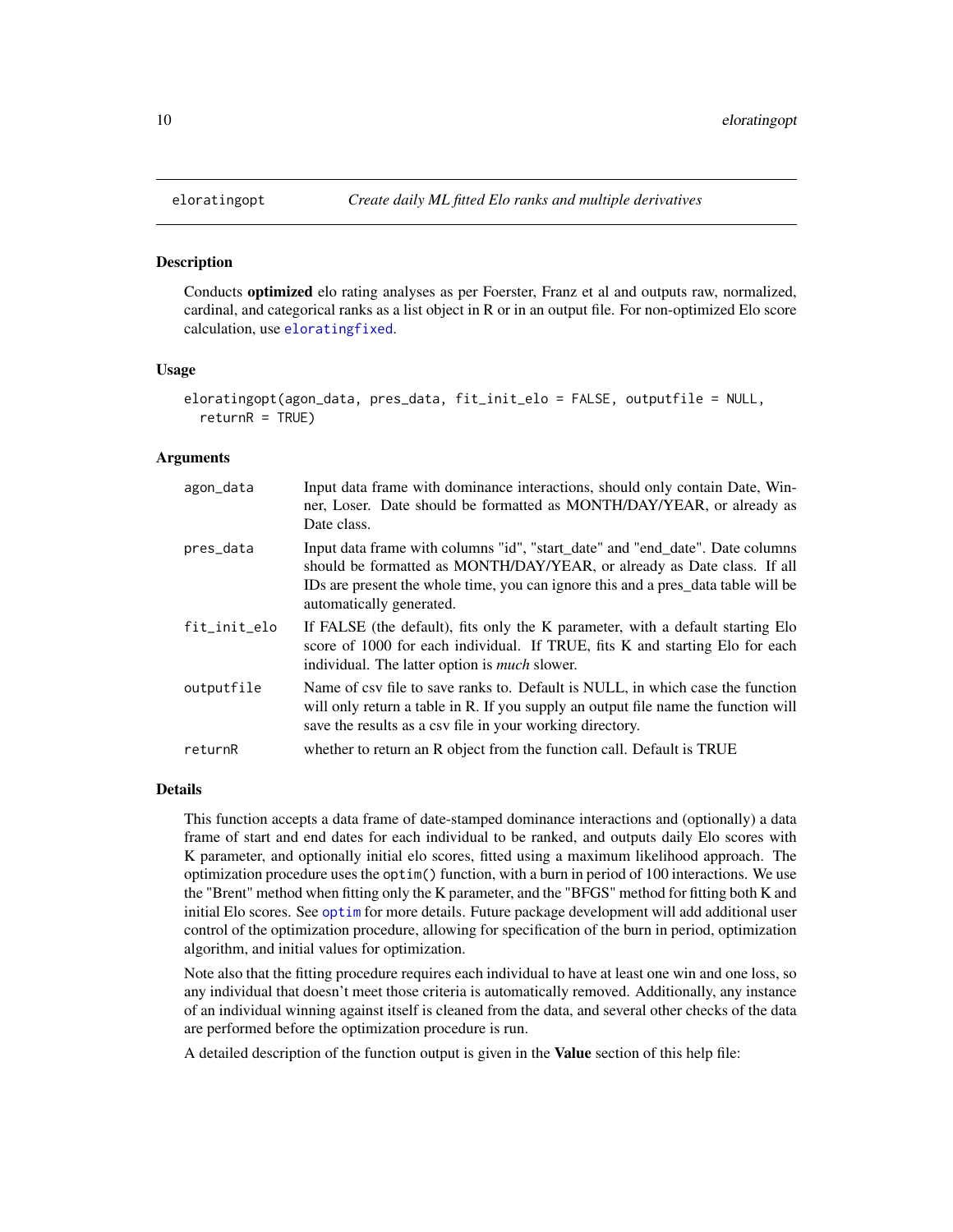#### <span id="page-10-0"></span>jenksify the state of the state of the state of the state of the state of the state of the state of the state o

### Value

Returns a list with five or six elements (depending on input):

- elo Data frame with all IDs and dates they were present, with the following columns:
	- Date: Dates of study period
	- Individual: the names of each ranked individual, for each date they were present
	- Elo: fitted Elo scores for each individual on each day
	- EloOrdinal: Daily ordinal rank based on Elo scores
	- EloScaled: Daily Elo scores rescaled between 0 and 1 according to

([individualElo]−min([dailyEloscores])/(max([dailyEloscores])−min([dailyEloscores]))

- ExpNumBeaten: expected number of individuals in the group beaten, which is the sum of winning probabilities based on relative Elo scores of an individual and all others, following equation (4) in Foerster, Franz et al. 2016
- EloCardinal: ExpNumBeaten values rescaled as a percentage of the total number of ranked individuals present in the group on the day of ranking. We encourage the use of this measure.
- JenksEloCardinal: Categorical rank (high, mid, or low) using the Jenks natural breaks classification method implemented in the R package BAMMtools. See [getJenksBreaks](#page-0-0)
- k The maximum-likelihood fitted k parameter value
- pred accuracy Proportion of correctly predicted interactions
- maxLogL The overall log-likelihood of the observed data given the fitted parameter values based on winning probabilities (as calculated in equation (1) of Foerster, Franz et al 2016) for all interactions
- AIC Akaike's Information Criterion value as a measure of model fit
- init\_elo (*Only returned if you fit initial Elo scores*) initial Elo for each individual

# Examples

```
nbadata = EloOptimized::nba #nba wins and losses from the 1995-96 season
nbaelo = eloratingopt(agon_data = nbadata, fit_init_elo = FALSE)
# generates optimized elo scores (optimizing only K) and saves them as "nbaelo"
```
jenksify *internal fn to generate categorical ranks*

### **Description**

internal function for generating categorical ranks using jenks natural breaks algorithm

#### Usage

jenksify(x)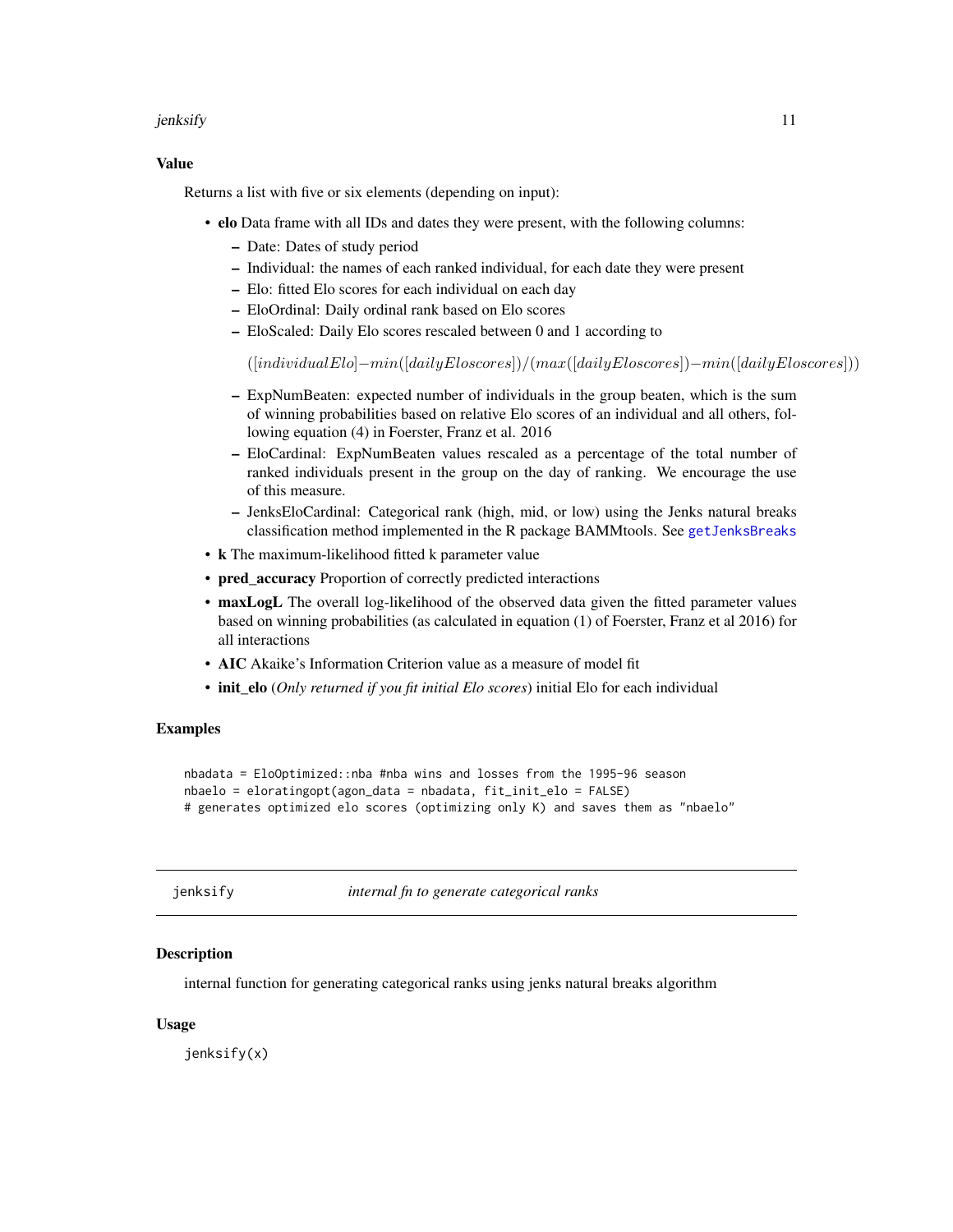### <span id="page-11-0"></span>Arguments

x input vector

#### Details

creates categorical ranks using jenks natural breaks algorithm

#### Value

returns new vector of categorical ranks (high/medium/low)

# nba *NBA games 1995-96*

# Description

Outcome of NBA games during the 1995-1996 regular season, adapted from a dataset from fivethirtyeight

# Usage

nba

#### Format

A data frame with 1189 rows and 3 variables:

Date date of game

Winner winning team

Loser losing team

# Source

<https://github.com/fivethirtyeight/data/blob/master/nba-elo/nbaallelo.csv>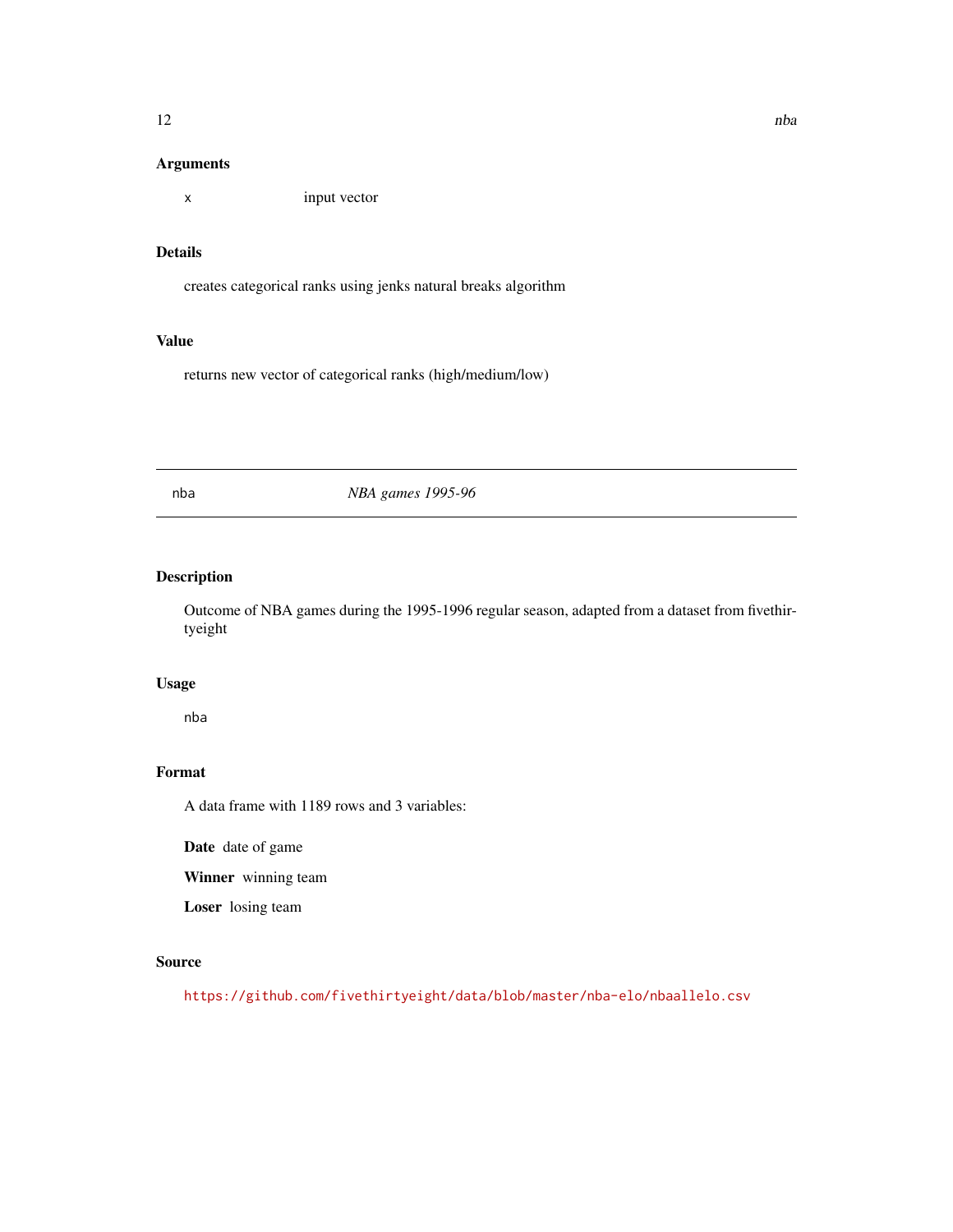<span id="page-12-0"></span>

internal function for generating scaled cardinal ranks

# Usage

relativize(x)

# Arguments

x input vector

# Details

scales cardinal Elo scores between 0 and 1

# Value

returns new vector of scaled rank scores